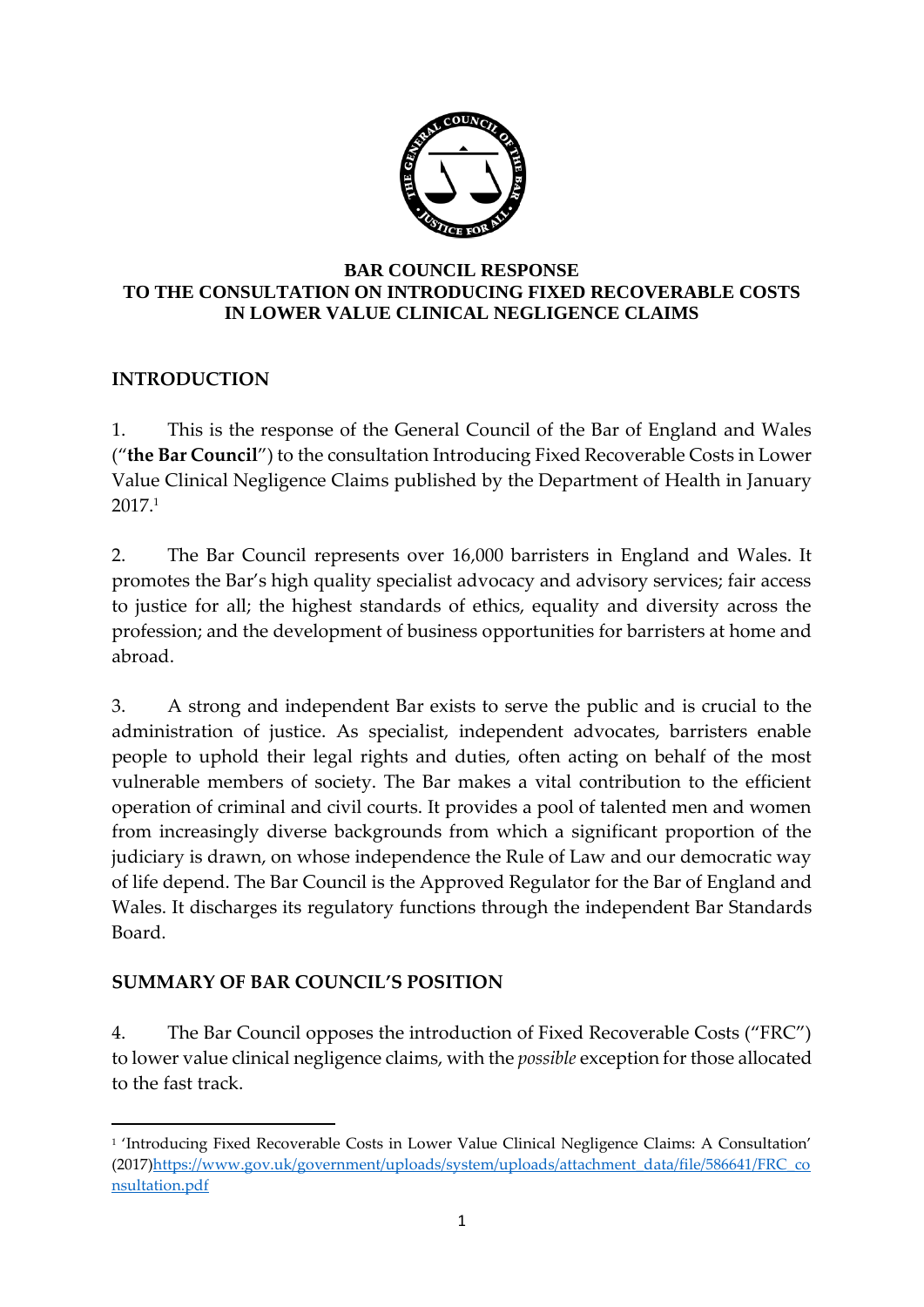5. The Bar Council's central concern is in relation to access to justice. The FRC regime proposed by the Department of Health for clinical negligence claims with a value of between £1,000 and £25,000 will save the NHS and healthcare providers expense, but at the price of denying access to justice to many patients injured by negligent medical treatment. The Bar Council does not consider that consequence to be in the public interest.

6. The Bar Council considers that the proposals are premature in any event:

7. In April 2013, significant reforms of civil litigation funding and procedure were introduced: the abolition of the recoverability of success fees in claims funded by conditional fee agreements, a more stringent test of proportionality for recoverable costs, and compulsory costs budgeting. These reforms will achieve a significant reduction in the cost of litigation to healthcare defendants and ensure that recoverable costs are proportionate for each individual case. The economic case for extending FRC to multi-track claims between £1,000 and £25,000 in value is largely based upon data from cases to which this new regime did not apply. Until the measures introduced in April 2013 have flowed through the system and their effect properly analysed, any further changes would be flawed. In particular, the "new" proportionality test and costs budgeting provisions will allow the Court to control costs in cases beyond the fast-track whilst balancing the rights of the parties in the more complex cases.

8. Lord Justice Jackson is due to report on 31 July 2017 on a proposed regime of FRC. Clinical negligence claims fall within the scope of his review. He has been receiving data in relation to costs budgeting and costs recovered on assessment more current than that relied upon by the Department of Health. This data will take better account of the 2013 reforms. Following his report, the Ministry of Justice will then frame and consult on proposals for FRC. Any introduction of FRC in clinical negligence should be dealt as part of that process, which will take account of better and more up-to-date evidence at an appropriate time as part of a package of fair and coherent reform.

# **ACCESS TO JUSTICE**

9. The Bar Council recognises that NHS expenditure on clinical negligence claims has risen in 2015/2016 to nearly £1.5 billion, and that legal costs formed a substantial portion of that figure. Reducing the overall cost of clinical negligence to the NHS (and indeed, other healthcare providers) is a commendable aim.

10. Various potential reasons for the rise in the overall cost of clinical negligence litigation were canvassed in the responses to the 2015 Department of Health Reducing Costs in Clinical Negligence Claims Pre-consultation: a wider awareness of and willingness to sue; higher patient expectation; that medicine is more complex; poor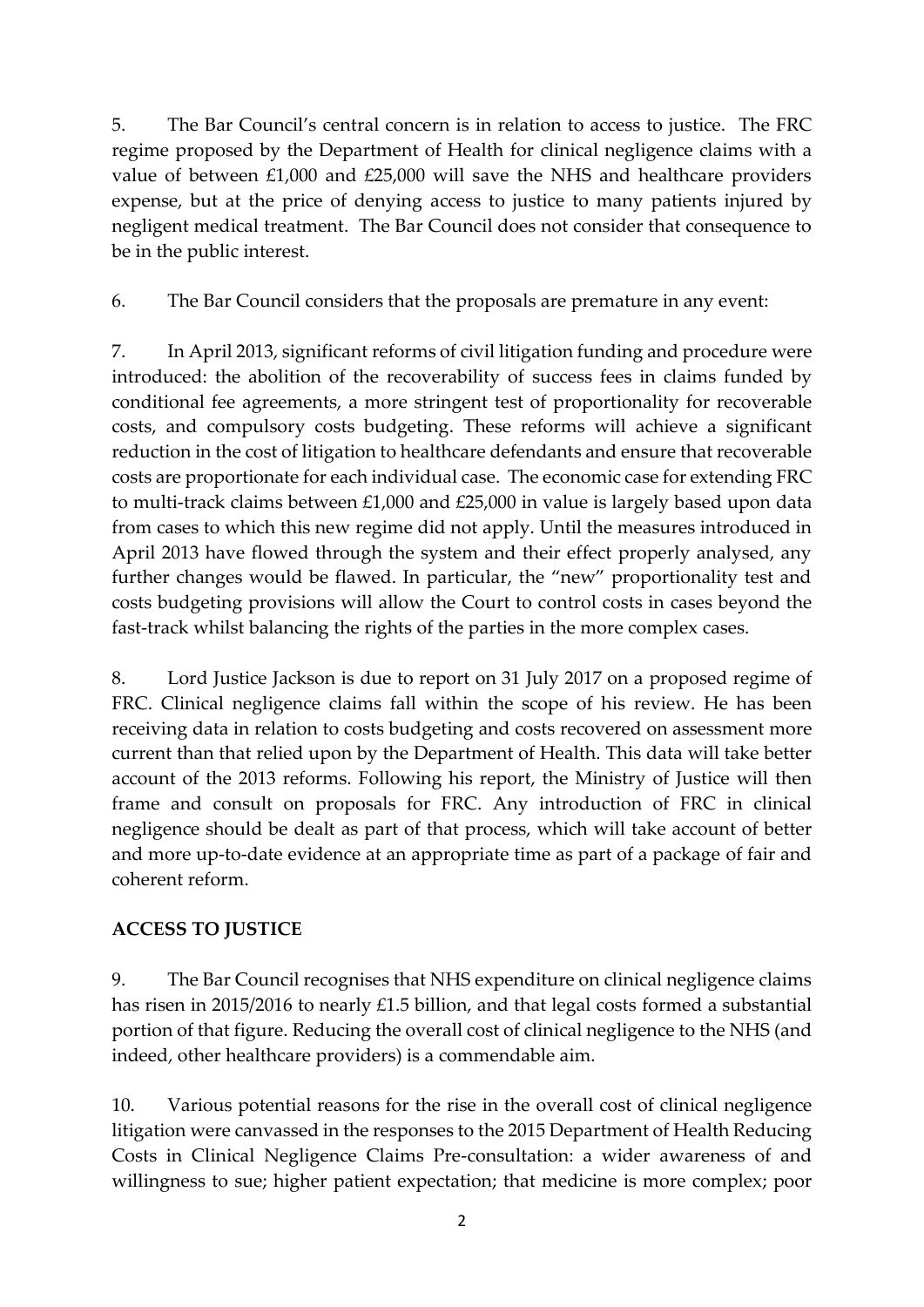handling of patient complaints; more thorough investigations into the quantum of claims; changes in the law in some areas of quantum; the behaviour of claimant lawyers; but also the behaviour of defendants and their lawyers. <sup>2</sup> The Bar Council offers no view on the merits of these factors.

11. Patients who are injured by negligence in their medical treatment are amongst the most vulnerable in society. Clinical negligence claims are detailed, complex and difficult. They require specialist and experienced legal advisors and expert witnesses. The facts upon which such claims are based, the injuries involved, and patients' individual circumstances are all highly variable; far more so than in other areas of litigation where FRC schemes exist.

12. The Bar Council fully supports the principle that access to justice should be a priority for all clinical negligence claimants with claims worth between £1,000 and £25,000, not just the most straightforward or strongest. The introduction of fixed costs must accommodate and be consistent with the principle of access to justice.

13. Access to justice must be real and effective. A facet of this is that claimants must be able to retain as much of their damages as possible. Damages are not a windfall, but are compensation for a negligently inflicted injury and aim to put the claimant in the position she would have been in but for that injury and not to improve upon that position. The more they are eroded by legal costs, the more the principle of effective access to justice is eroded.

14. The effect of this consultation is to single out the costs of claimants' lawyers for particular intervention amongst the various factors which may be responsible for the rising financial burden of these claims.<sup>3</sup> The Department of Health has an obvious financial interest in reducing the cost of clinical negligence claims. The fact that these proposals emanate from, in practical terms, the funding body of most of the defendants to clinical negligence claims, means that they require particular scrutiny to ensure access to justice is preserved.

15. Take the following notional cases:

**.** 

<sup>2</sup> The National Audit Office is due to publish the results of its study *'Managing the costs of clinical negligence in trusts'* in summer of 2017. The study is examining will examine whether the Department of Health and the NHS LA (now NHS Resolution) understand what is causing the increase in clinical negligence costs, and evaluate their efforts to manage and reduce the costs associated with clinical negligence claims.

<sup>&</sup>lt;sup>3</sup> The proposed FRC regime will not affect defendants in the same way, as qualified one-way costs shifting (QOCS) means that in the overwhelming majority of cases they will not recover their costs from unsuccessful claimants.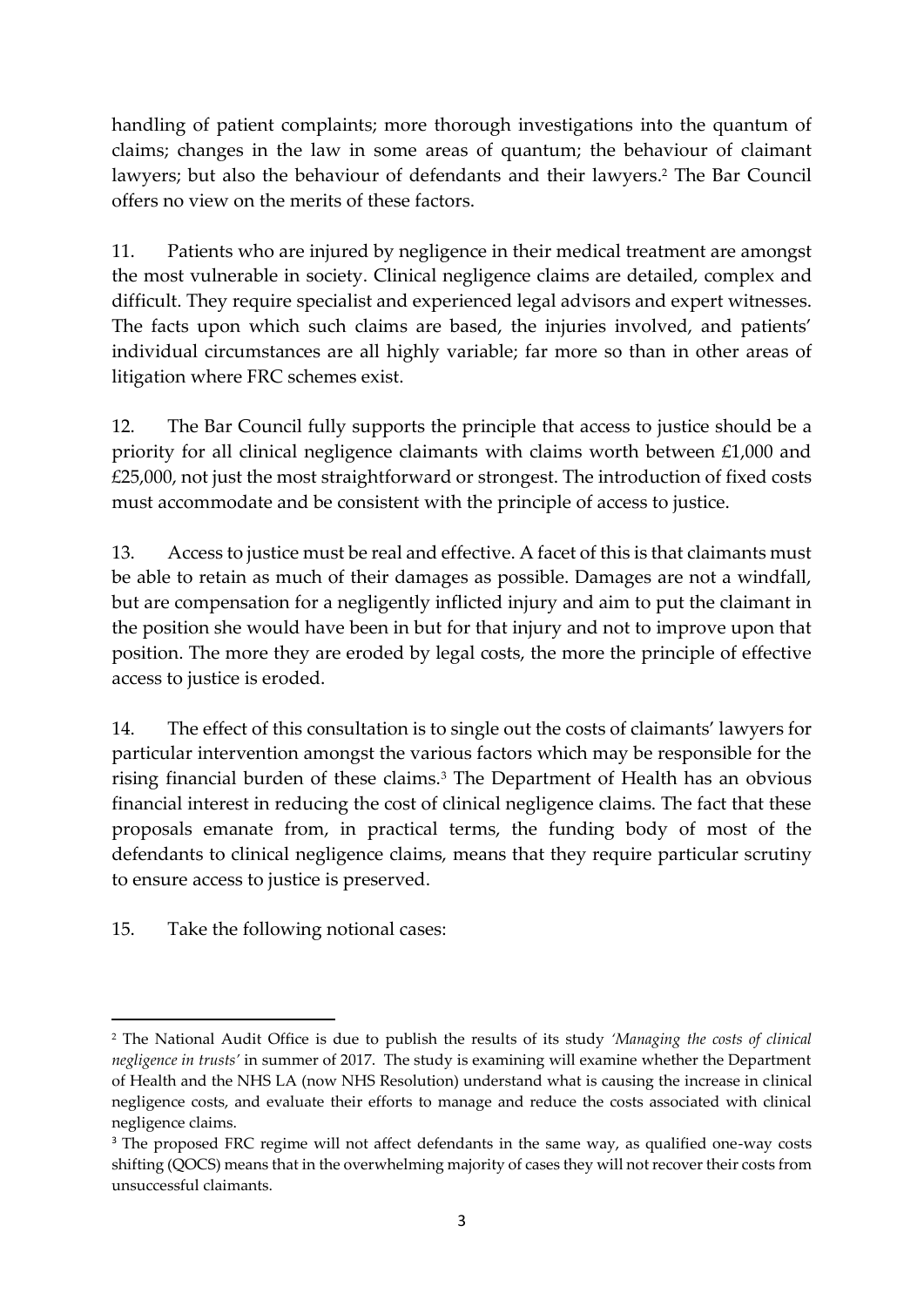15.1. *Case 1:* A claimant fell onto his wrist. He attended the Accident and Emergency Department where he was x-rayed. A fracture of the scaphoid bone was missed by the junior doctor who interpreted the x-ray. He presented 6 weeks later with ongoing pain. He underwent surgery and was able to return to work in 6 months.

15.2. *Case 2:* A mother with a long history of psychiatric illness suffered a delay in the delivery of her baby. There were abnormalities on the CTG trace during the labour. No attempt was made to expedite delivery. When the fetal bradycardia was recognised, a crash call was put out but, despite undergoing attempted instrumental delivery, the baby was pronounced dead during resuscitation. The mother suffered an exacerbation of her psychiatric illness in the form of a bereavement reaction.

15.3. *Case 3:* A man cohabiting with his partner developed an acute onset of severe upper abdominal pain due to acute pancreatitis. He was admitted to Intensive Therapy Unit ("ITU") where he developed renal, cardiac, respiratory and clotting dysfunction, and then signs of sepsis. He underwent a wide range of investigations. He was managed by the ITU team with assistance from the surgical team. His condition fluctuated day by day before an intra-abdominal collection was suspected for which he underwent laparotomy, before succumbing to complications of his sepsis. He died two days later from septic complications. He would have died many months later due to the severity of his acute pancreatitis. Issues included whether sepsis should have been suspected from abnormal biochemical markers and clinical signs, whether the CT scan showed a sign of bowel perforation which was missed, and whether surgery should have been undertaken earlier.

16. Each of these cases would fall with the proposed FRC scheme, as their value is between £1,000 and £25,000 and they require no more than two experts. The costs to be incurred in investigating and pursuing each would differ significantly, yet they would be subject to the same 'one size fits all' approach:

16.1. The first case is by far the most straightforward: it relates to a single attendance, a discrete act of negligence (missing the fracture on x-ray) and would probably only require an Accident and Emergency expert.

16.2. The second case would require both an obstetric expert as well as a psychiatric expert, but the psychiatric report is likely to be complex and difficult given the pre-existing history of illness and the nature of the psychiatric injury resulting from the negligence alleged. Legally, the claim is far from straightforward given the difficulties involved in the categorisation of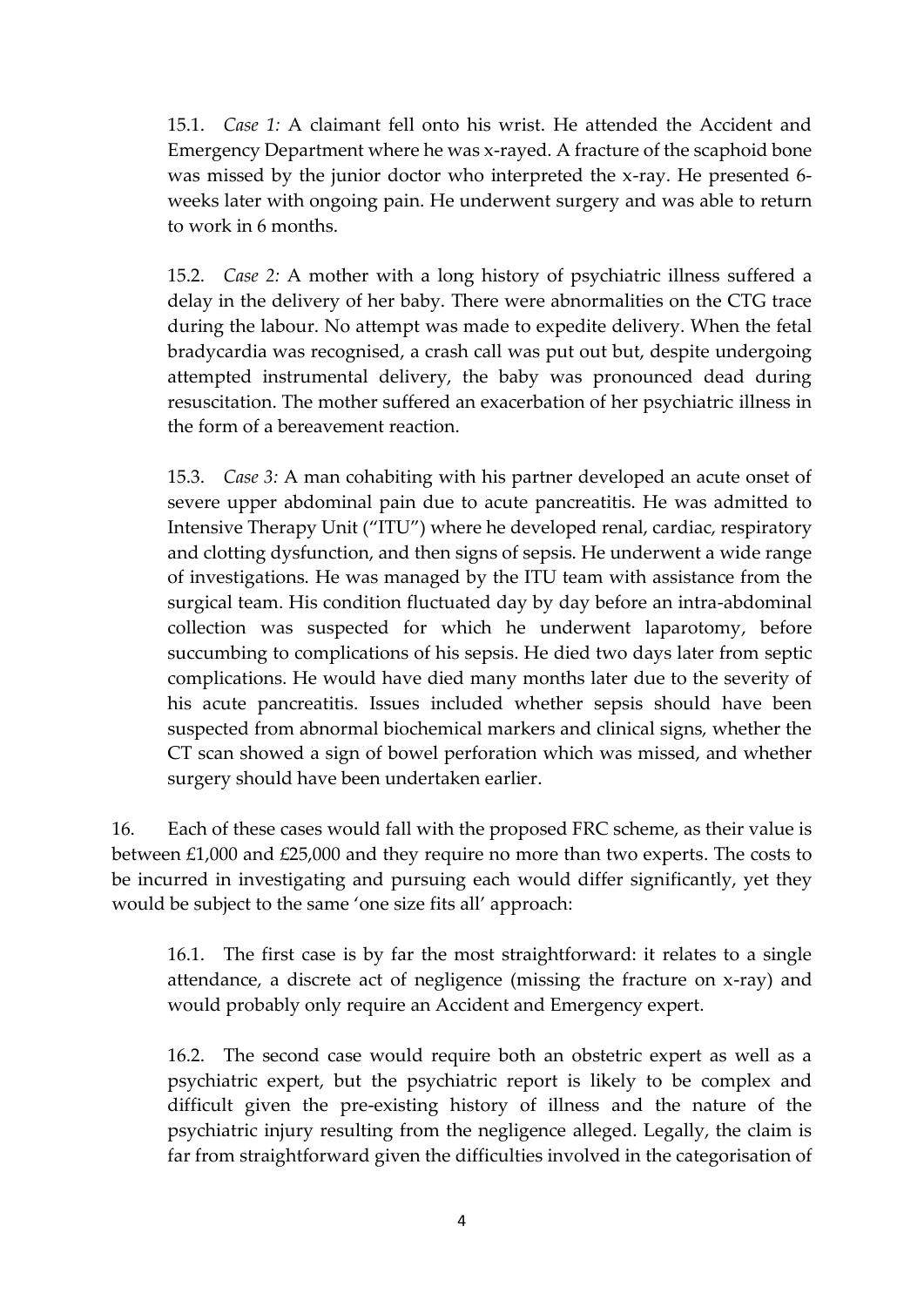the mother as a primary or secondary victim, and whether the control mechanisms for a secondary victim claim are met.

16.3. The third case would require both ITU and surgical experts. The medical records will be voluminous. The facts are detailed, highly technical and complex, requiring very close analysis by the experts. There are numerous different allegations of breach and potential paths of causation to consider.

17. In Table 4 at p.20 of his report (Annex C to the Consultation), Professor Fenn helpfully calculates the gap between the revenues claimant solicitors have received in recent years in cases valued at between £1,000 and £25,000 and those they would receive under Option 1 for the fixed costs regime (see footnote 14 to his report). His Table must be treated with some caution because of the difficulties in identifying which cases involved pre- or post- LASPO CFAs, and because the figures do not take account of the 'cap' on the recovery of success fees from clients that was introduced by Arts.4 and 5 of the Conditional Fee Agreements Order 2013. Nevertheless, the figures are alarming for claims in the bracket £1,000 to £25,000. If the proposed FRC were introduced, to maintain current revenue, claimant solicitors would have to make the following deductions from their client's damages or suffer a commensurate loss of profit:

- $\bullet$  before the issue of proceedings, £5,658;
- after issue but before allocation, £22,687;
- $\bullet$  between allocation and listing for trial, £25,584;
- after listing for trial, £25,303.

18. Even if the procedural rules are streamlined, and a different option is used to set FRC rates, it is clear that claimant solicitors will suffer a serious shortfall in recoverable costs.

19. There is no evidence that fixed costs will reduce what claimant lawyers will charge to their clients. It is completely speculative to assume that any improvement in the predictability of cash flow under an FRC regime will allow solicitors to reduce their profit costs.

20. Furthermore, the opportunities to cross-subsidise these claims by recovery of costs on higher value claims does not exist.

21. That is because:

21.1. Higher value claims are a minority of the overall basket of cases.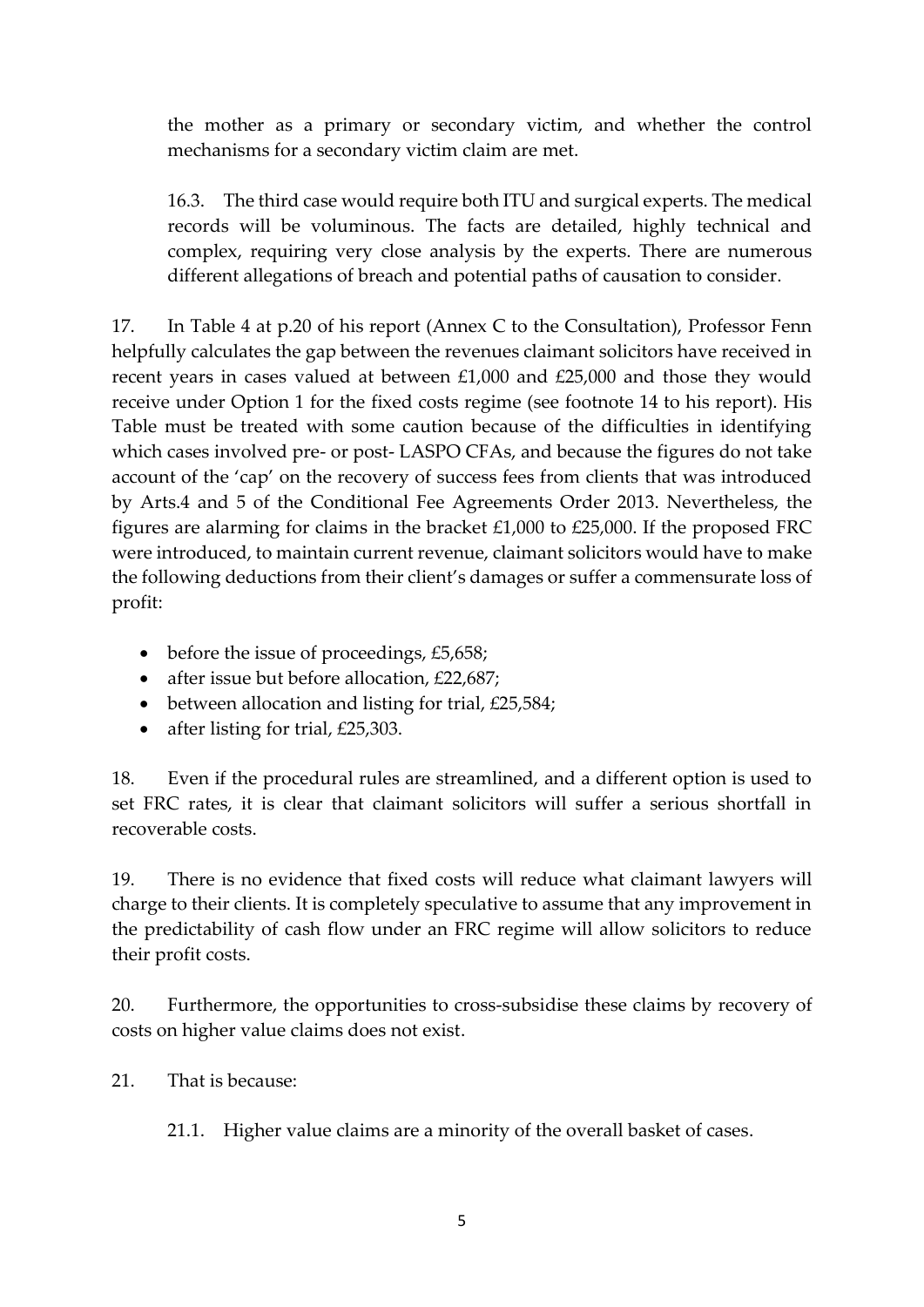21.2. The costs recovered on those higher value claims are based upon their complexity: to be recoverable, the work for which solicitors are recompensed has to be reasonably and necessarily incurred, proportionate to the individual claim, and within the costs budget set by the Court.

21.3. Following LASPO's removal of legal aid from all claims except those involving perinatal brain injury, our experience is that a high majority of claims which are now funded by a CFA.

21.4. Before-the-Event ("BTE") insurance frequently excludes clinical negligence claims altogether or requires solicitors to undertake work under a CFA (see above).

21.5. The effect of the April 2013 changes mean the loss of the ability to recover success fees from the defendant and a cap on the success fees that can be recovered from clients (see below).

21.6. Claimant solicitors try (in our experience) to avoid deducting unrecovered profit costs from their clients' damages.

22. Reductions in fees of this scale will inevitably have a major impact on the ability of claimants to secure legal assistance and representation.

23. It is inevitable that claimant solicitors will simply decide that claims worth less than £25,000 are uneconomic to litigate and therefore simply refuse to take on such cases on conditional fee agreements or select only the very strongest where the merits of the claim are overwhelming.

24. Because this basket of cases represents 60% of more of clinical negligence litigation, that, in turn would create a serious problem with access to justice for most claimants wishing to sue a healthcare professional: not only does it mean that most litigants fall within that value bracket, it also means that many claimant solicitor firms face real risk to the viability of their business.

25. If claimants are unable to instruct solicitors, it is most unlikely that they will be able to litigate their case. To conduct such technical litigation is beyond the capability of almost all litigants in person, in the unlikely event that they had the necessary means to instruct the necessary expert witnesses.

26. This situation is simply unfair. If a party has been put to the expense of going to court in order to vindicate its legal rights then the party which has lost should compensate it for its reasonable costs of doing so. This is the principle that has governed English law in this area for centuries and is based on fundamental fairness.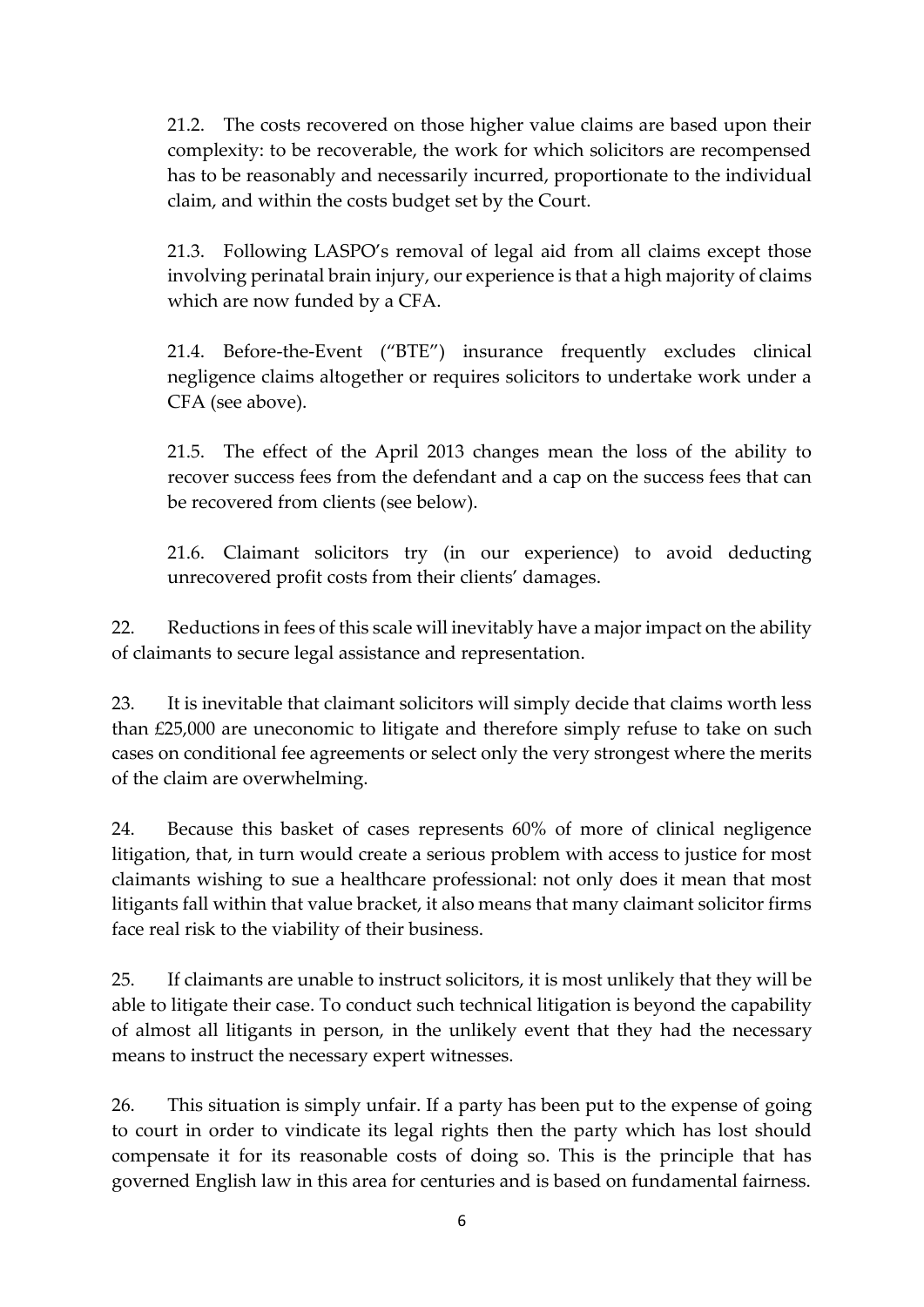27. As Professor Fenn rightly observes at p.21 of his report, any major reduction in the propensity of patients to identify negligence could of course have wider implications for patient safety.

28. It is in the public interest that clients are able to access the advice of appropriately experienced and specialist barristers. This applies not just for claimants, but also healthcare defendants. Junior barristers in the early years of their career gain the necessary skills by gaining experience in claims within this value bracket. However:

- Fewer claims would be pursued in which the junior Bar would be involved. Deprived of their formative experience, the proposed FRC regime is likely to affect the quality and effectiveness of counsel available to litigate clinical negligence claims for both claimants and defendants.
- It is the experience of the Personal Injuries Bar Association ("PIBA") that the current fixed costs regime in personal injury work has already led to a reduction in work undertaken by counsel, as solicitors' firms keep the shrinking pool of work in-house. There is no reason why the same should not follow in clinical negligence with the proposed FRC scheme. Indeed, we would suggest that it is inevitable.
- Under the current fixed costs applicable to personal injury claims, counsel's involvement is usually last minute and then only in those cases presenting the greater risk. They tend to be the cases which have been poorly prepared and the barrister's late involvement leaves them with little ability to influence the outcome of the case. The extension of fixed costs would lead to the same outcome in clinical negligence claims to which FRC apply.

# **THE PROPOSALS ARE PREMATURE**

29. Because of the potential damage to access to justice for patients injured by clinical negligence that the introduction of FRC would cause, it is particularly important that the government has particular regard to the raft of substantive and procedural legislative changes which have only relatively recently been introduced.

30. The package of reforms introduced in April 2013 were specifically designed to address the incidence of high costs in civil claims with emphasis on ensuring that costs were kept proportionate to the value and complexity of the individual claim. This aim applies just as much clinical negligence claims as to any other.

31. It is imperative, therefore, that before *any* scheme of FRC is introduced, the government gives adequate and evidence-based consideration to the question of whether or not the April 2013 reforms (a) have had sufficient time to 'bed in' with a view to assessing confidently their effect on the costs of clinical negligence claims valued at between £1,000 and £25,000 and (b) if they have, whether they are achieving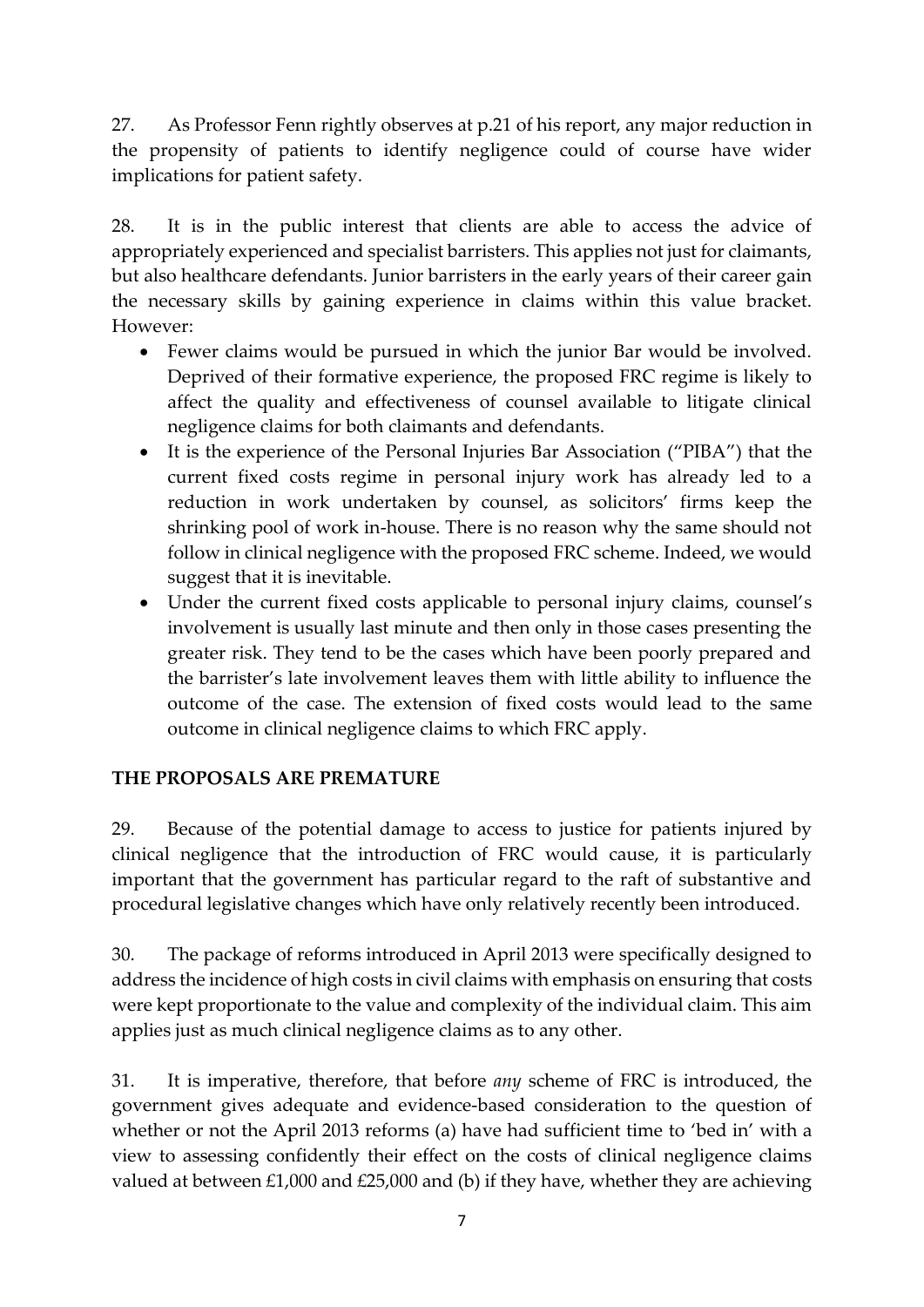their objective of reducing costs. There would be no need or basis for the introduction of yet further substantial changes to this area of litigation if the existing reforms designed to reduce the costs of litigation had either not been allowed to work, or indeed, were working in practice.

32. The Jackson reforms resulted in the abolition of recoverable success fees and After-the-Event insurance ("ATE") premium (save in relation to the cost of expert reports) in all clinical negligence claims.

33. In footnote 15 at p.21 of his report, Professor Fenn assessed the mean success fee for pre-LASPO claims at 58%. In Table 2 at p.16 of his report, he quantified the mean net success fee in CFA claims at various stages and values of claim from the NHS LA data provided to him. In claims valued at between £1,000 and £25,000, he identified the mean success fee for claims concluding at each of the following stages as:

- before the issue of proceedings, £2,726;
- after issue but before allocation, £6,046;
- $\bullet$  between allocation and listing for trial, £10,694;
- after listing for trial,  $£11,418$ .

34. Professor Fenn did not have data available to assess the extent to which ATE premiums would fall in post-LASPO claims, but considered that one-way costsshifting should keep the premiums relatively low.

35. The problem perceived by the Department of Health with the costs in claims with a value of between £1,000 and £25,000 is that costs recovered by the claimant have reached 220% of the damages. The data in Table 2 at p.16 of Professor Fenn's report shows that 70% of claims in this bracket settle before the issue of proceedings, 94% have settled before allocation, and less than 5% settle after the exchange of expert evidence. If the mean success fees and ATE premiums given for each of these stages are stripped out, rather than claimant solicitors' recoverable costs representing 220% of the damages recovered, they would vary between 65% of damages in cases settled pre-issue to 159% in cases which are listed.

36. We accept that this calculation does not take account of the fact that not all claims are funded by CFAs. Nevertheless, it underlines the point that as the tail of pre-LASPO claims works through the system, the costs of clinical negligence claims to the NHS and healthcare defendants will fall significantly.

37. Neither Professor Fenn's report, nor the consultation itself, make *any* attempt to quantify that effect.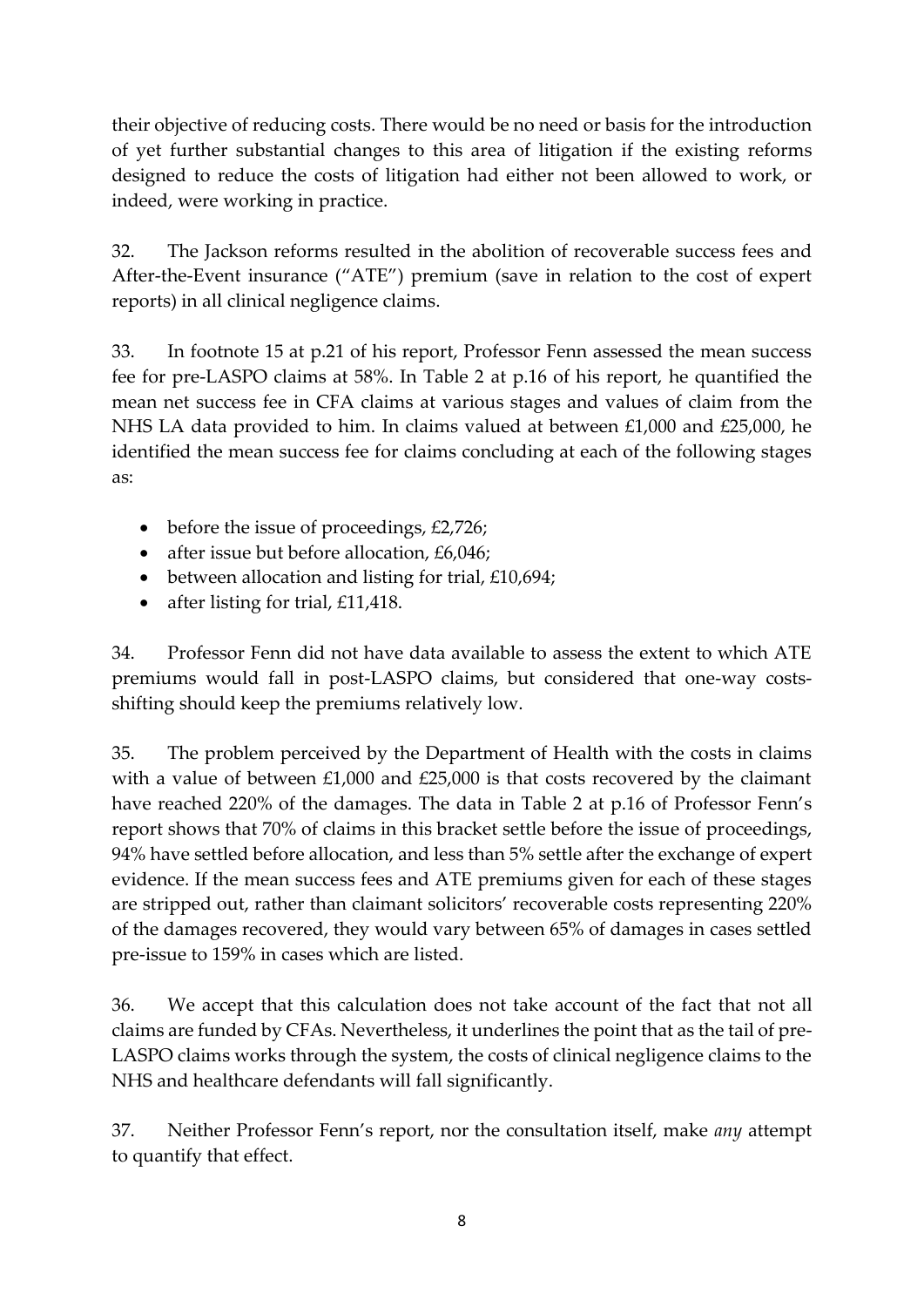38. Costs budgeting was a central new mechanism introduced with a view to reducing the level of costs in multi-track cases. Particularly so in the lower reaches of the multi-track where the risk of costs being disproportionate to the financial value of the claim are higher. Whilst budgeting is ahead of the proportionality rule in terms of usage and application, it nevertheless remains the case that consumers, litigation service suppliers and the courts are still getting to grips with the concepts of costs budgeting; all the more so in cases where the new rule on proportionality is also fully engaged. There are very few reported cases on the effect of budgeting on the costs of a concluded claim.

39. Costs budgeting is still in relative infancy. The government has not undertaken any evidence-based appraisal or analysis of the impact of costs budgeting upon costs control in clinical negligence claims. It seems inconceivable that costs budgeting has not had a positive effect on the control of costs in claims worth up to £25,000. Used properly and effectively costs budgeting ought to be able to provide sufficiently robust costs controls over cases falling within this value bracket in the multi-track.

40. A short (but nonetheless informative) review of the costs management regime was carried out in early 2015 with a view to suggesting how the budgeting rules might be developed. The results of the exercise were set out in Sir Rupert Jackson's lecture<sup>4</sup> of 13th May 2015, "Confronting Costs Management". The lecture extolls the virtues of the budgeting regime, particularly as a means of ensuring that recoverable costs are controlled and limited to proportionate costs (paragraphs 2.6 and 2.7 in particular).

41. The costs budgeting process (when it is carried out in the way intended) gives the Court a far greater range of powers to achieve justice in any individual case by taking a more tailored approach to matching the directions required justly to resolve the issues between the parties with the proportionate costs of meeting those directions. The twin aims of the proposed extension of fixed costs i.e. (1) consistency and certainty (2) reducing overall costs to proportionate levels can each be addressed, in principle, by the costs budgeting process, as practitioners and the judiciary become more accustomed to it.

42. To put it another way, in a budgeted case the Court, if it is persuaded that particular directions are necessary, can adjust the budgeted costs to fairly match to those directions. Litigants still have the certainty and proportionality issues must be considered by the Court under the current regime.

43. In the FRC scheme proposed in the consultation, the Court's ability to adjust the budgeted costs to meet the required directions would be lost. The Court would be

1

<sup>4</sup> [https://www.judiciary.gov.uk/wp-content/uploads/2015/05/speech-jackson-lj-confronting-costs](https://www.judiciary.gov.uk/wp-content/uploads/2015/05/speech-jackson-lj-confronting-costs-management-1.pdf)[management-1.pdf](https://www.judiciary.gov.uk/wp-content/uploads/2015/05/speech-jackson-lj-confronting-costs-management-1.pdf)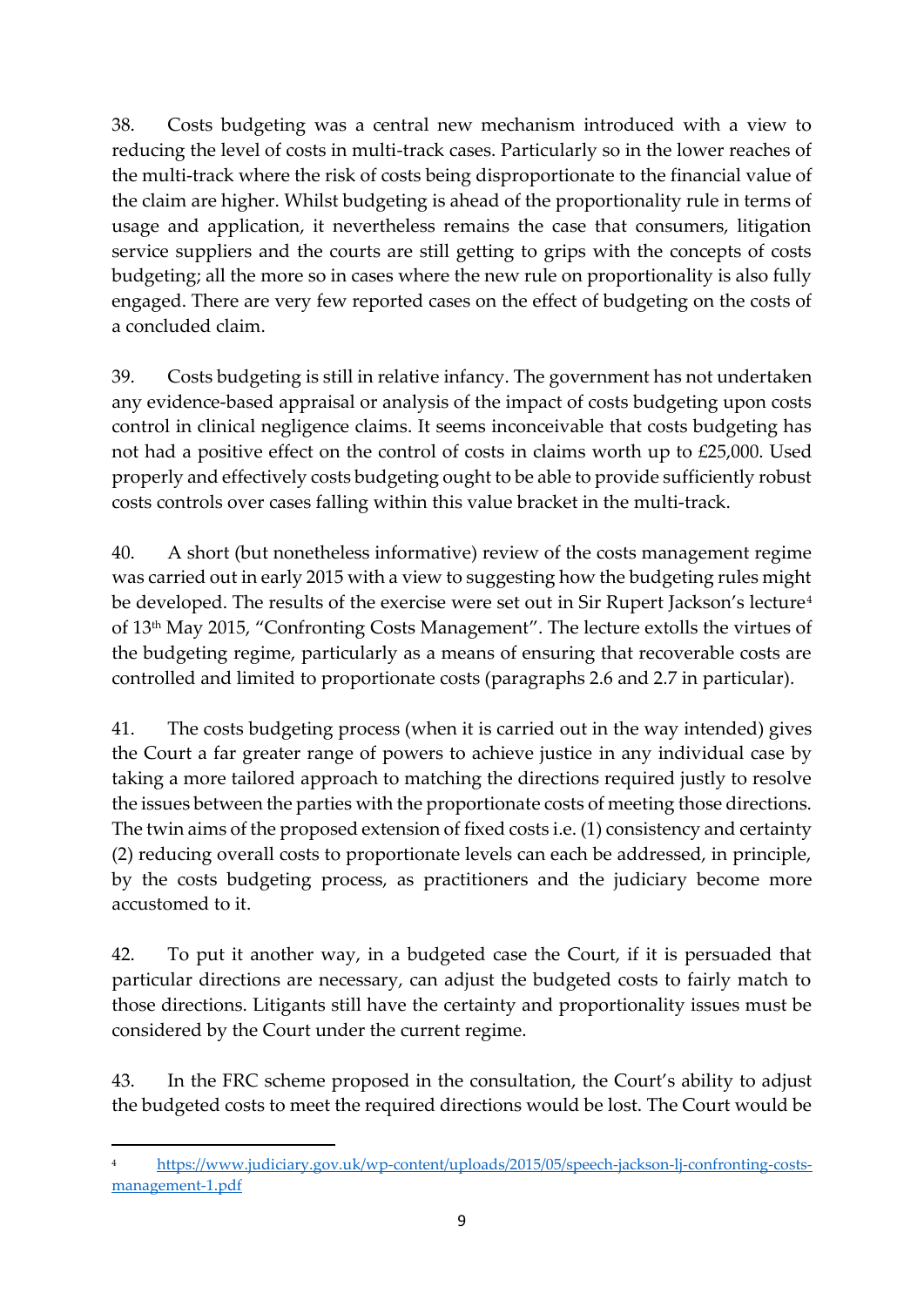faced with a stark choice of either: (i) giving directions regardless of the relationship between the cost of compliance and the recoverable fixed costs; or (ii) trying to give directions which might not enable justice to be done in a case but which put the parties on a level playing field/ensure equality of arms (particularly in the case where one party was of limited means).

44. Costs budgeting would produce an individual and tailored result in each of the three notional cases we have described above.

45. The introduction of a new more stringent rule on proportionality under the Jackson reforms represented a radical shift from the pre-Jackson era of courts limiting recoverable costs to those that were reasonable and necessary.<sup>5</sup> The overriding objective requires the Court to deal with cases justly and at proportionate cost. This obligation includes saving expense, and dealing with the case in ways that are proportionate not just to the amount of money involved (which appears to be the erroneous way in which proportionality is used throughout the consultation) but also to the importance of the case, the complexity of the issues, and the financial position of each party.

46. The Court's ability now to reduce costs on the grounds of proportionality (CPR  $44.3(2)(a)$ , even if the costs are themselves reasonable and necessary, will have a significant downwards impact on the level of recoverable costs. Before any radical further changes are introduced with a view to reducing costs, the reforms already introduced for that very purpose should be allowed to "bed in".

47. The Bar Council has concerns over the relationship (or, apparent lack of relationship) between this consultation and Lord Justice Jackson's review of Fixed Recoverable Costs.

1

- (b) the value of any non-monetary relief in issue in the proceedings;
- (c) the complexity of the litigation;
- (d) any additional work generated by the conduct of the paying party; and
- (e) any wider factors involved in the proceedings, such as reputation or public importance.

<sup>5</sup> CPR 44.3

<sup>(2)</sup> Where the amount of costs is to be assessed on the standard basis, the court will – (a) only allow costs which are proportionate to the matters in issue. Costs which are disproportionate in amount may be disallowed or reduced even if they were reasonably or necessarily incurred; and

<sup>(</sup>b) resolve any doubt which it may have as to whether costs were reasonably and proportionately incurred or were reasonable and proportionate in amount in favour of the paying party. (Factors which the court may take into account are set out in rule 44.4.)

<sup>(5)</sup> Costs incurred are proportionate if they bear a reasonable relationship to –

<sup>(</sup>a) the sums in issue in the proceedings;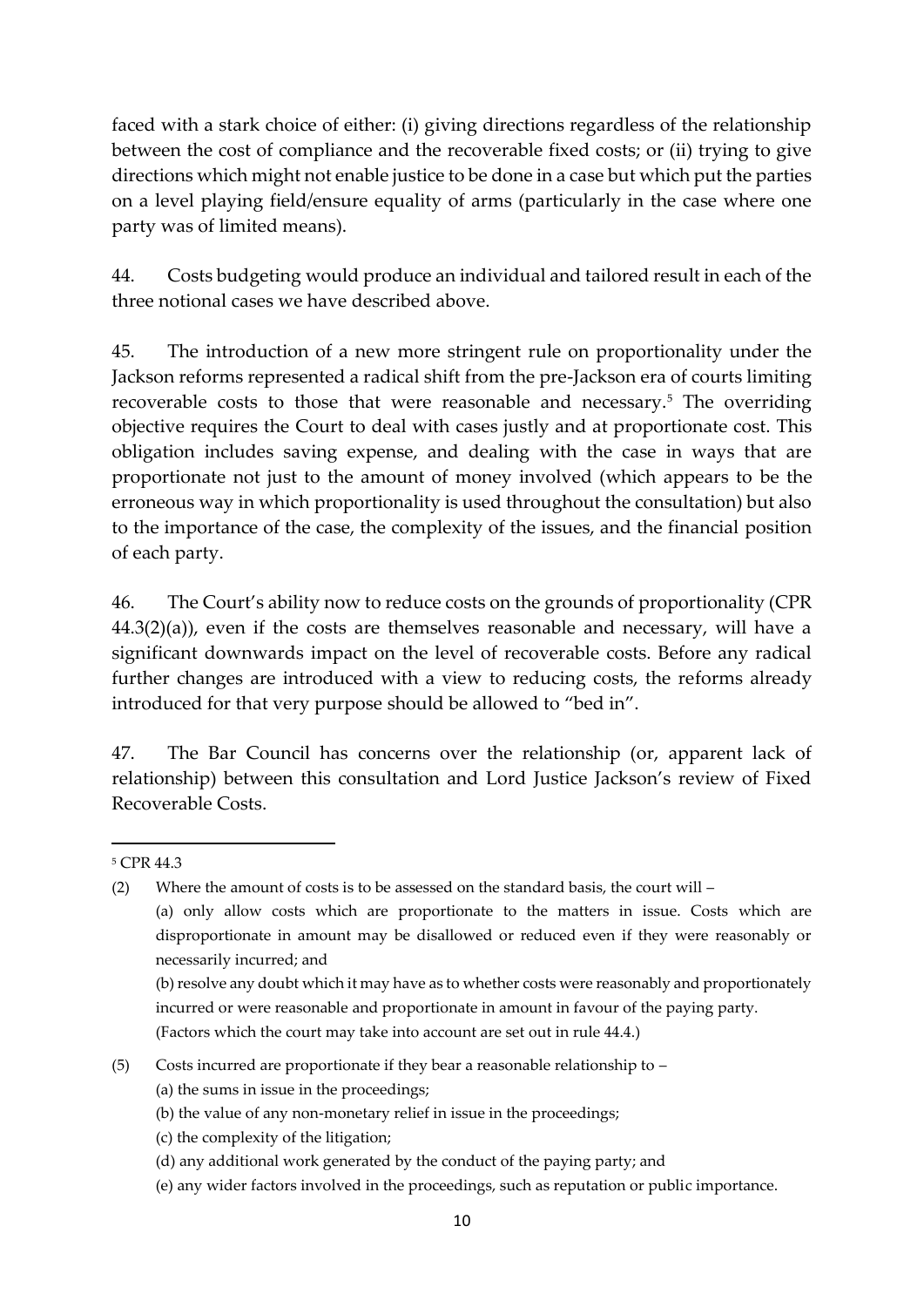48. Lord Justice Jackson will produce his report on the introduction of FRC on 31 July 2017. He has considered clinical negligence. At the London 'roadshow' on 13 March 2017, he explained that his team of assessors had been provided with extensive data by the judiciary including costs judges in relation to the level of costs allowed in costs budgets and recovered on detailed assessment in a wide range of claims. It can reasonably be assumed that his recommendations in relation to clinical negligence will have used a wider and more current evidence base, and will have focused on the important factors that the Department of Health has not; the abolition of CFA success fees, the new proportionality test, and the efficacy of costs budgeting.

49. If the government were to proceed with the introduction of FRC for clinical negligence claims with a value between £1,000 and £25,000 separately from the Jackson review and Ministry of Justice consultation that will follow, there is a real prospect of an inconsistency in approach. For instance, Jackson LJ may recommend that FRC is not extended to clinical negligence claims at all, or not extended to those in the multi-track, or he may propose an FRC regime with a greater reach. He may recommend the introduction of a further intermediate track. It would create both uncertainty and expense if any regime of FRC introduced by the government in response to this consultation required modification or reversal following the subsequent Ministry of Justice consultation. Such a situation cannot be to the advantage of the public, the government or the legal profession.

50. The Bar Council therefore considers it premature to introduce FRC to *any* clinical negligence claims, even those allocated to the fast-track, at this stage (1) without allowing the existing April 2013 reforms to bed in, (2) without a proper assessment of whether those reforms alone have reduced the costs of litigation as intended, and (3) as a separate process from Lord Justice Jackson's review.

51. Without detracting from that overarching position, the Bar Council responds to the Consultation Questions as follows:

**Question 1: Do you agree that Fixed Recoverable Costs for lower value clinical negligence claims should be introduced on a mandatory basis? If not, what are your objections?**

52. No - See paragraphs 4 - 50 above.

53. The Bar Council accepts that there *may* be a place for an FRC scheme which applies to more straightforward claims allocated to the fast track with a value of between £1,000 and £25,000. But the Bar Council is *strongly opposed* to the introduction of a mandatory FRC scheme into claims allocated to the multi-track.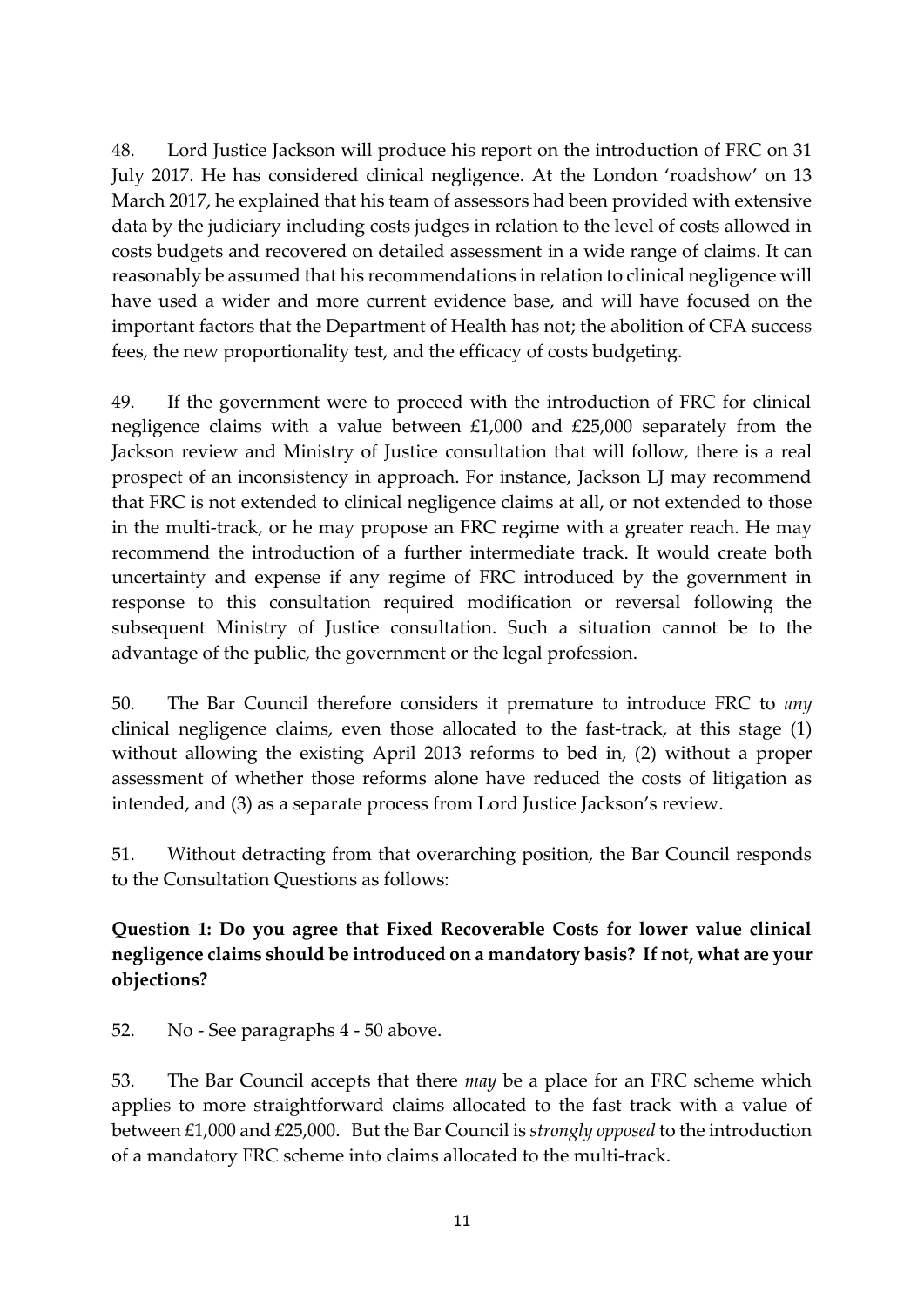54. Access to justice is our main concern for the reasons already stated.

55. At allocation, the Court considers the matters set out in CPR 26.8, including the financial value of the claim, its factual and legal complexity and the amount of oral evidence to be required. More straightforward claims which are determined by the Court as suitable for allocation to the fast track on existing criteria are the least likely to be claims where the introduction of FRC will harm access to justice. For claims where the factual and expert evidence is more detailed or complex, where oral evidence may be required, or which may last more than 1 day, we have serious concerns that the introduction of an FRC regime will damage access to justice: in particular, that it is inevitable that claimant solicitors will investigate and pursue only the very strongest of claims; and claimants' damages will be significantly reduced because pressure on revenue will inevitably mean that solicitors will recoup more of the shortfall between costs recovered and costs incurred from damages more than already occurs.

56. The position that FRC should not apply to cases which have been determined as being suitable for the multi-track, notwithstanding that the value may be less than £25,000, is consistent with the Court of Appeal's reasoning in *Qader v Esure* [2016] EWCA Civ 1109, [2017] PIQR P5.

57. For the reasons already stated, we consider that further and more discerning data is required to determine that the Department of Health's policy objective of reducing legal costs is not already being achieved through the April 2013 reforms.

# **Question 2: Do you agree that Fixed Recoverable Costs should apply in clinical negligence claims above £1,000 and up to £25,000 (Option A) or another proposal (Option B)?**

58. No, as per Q1. But if FRC are to be introduced for clinical negligence claims beyond the fast track following this consultation, they should go no higher than the band £1,000 to £25,000.

# **Question 3: Which option for implementation do you agree with: all cases in which the letter of claim is sent on or after the proposed implementation date (Option 1); all adverse incidents after the date of implementation (Option 2); or another proposal?**

59. As stated above, we do not agree that the proposal should be implemented. If any change were introduced, it would be wholly wrong for a claimant entering into a CFA or other funding arrangement with his or her lawyer not to know what costs may not be recovered from the defendant, and, in turn what costs they themselves would have to pay from their damages. That information will be highly material in the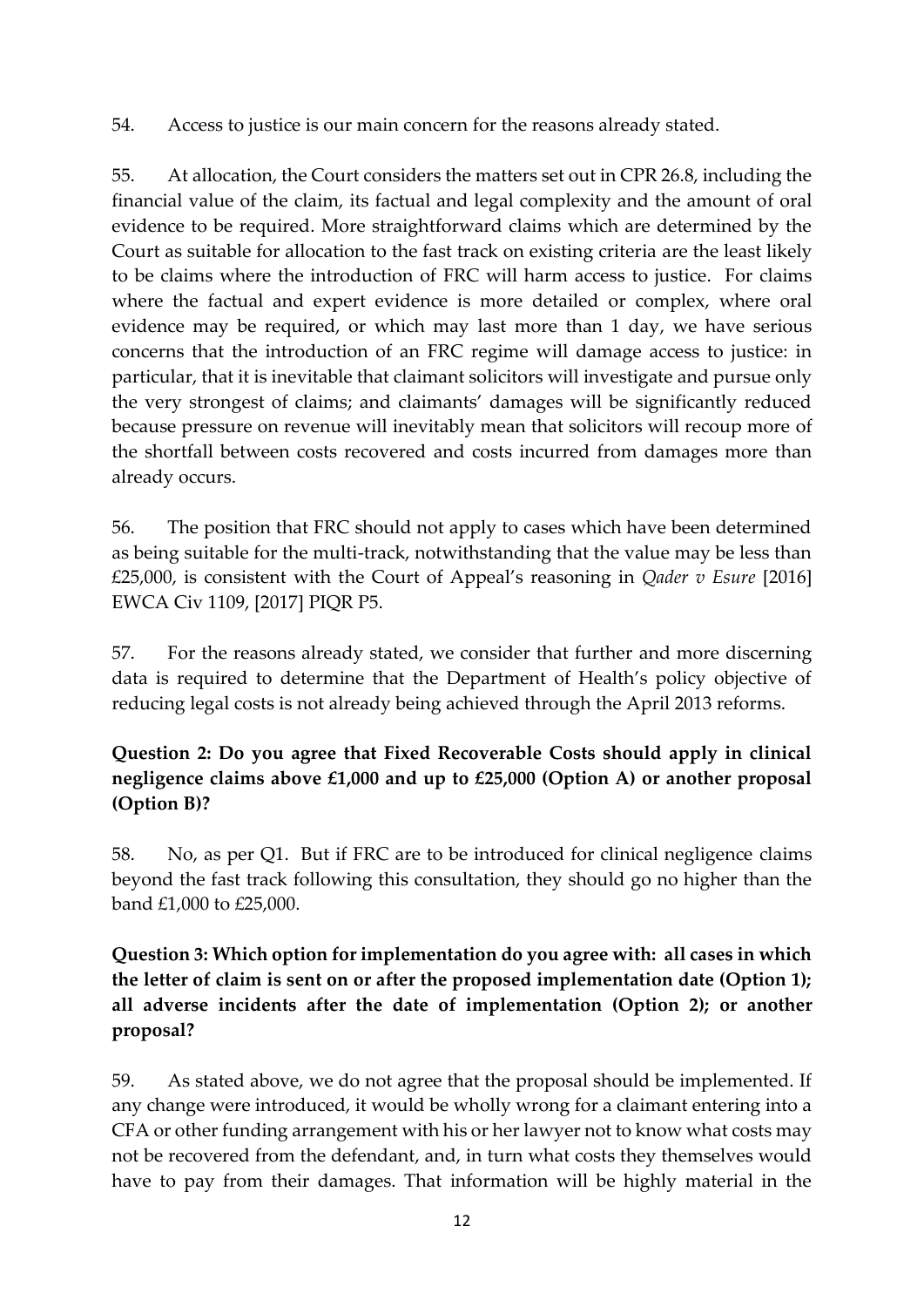claimant's decision over whether to litigate at all. The duration of pre-action investigations is highly variable and not fully within the control of claimants or their lawyers.

60. Option 1 does not provide the necessary certainty to a claimant as to what scheme of costs recovery will apply to their claim at the point of instruction of their lawyer. Option 2 would therefore be preferred.

**Question 4: Looking at the approach (not the level of fixed recoverable costs), do you prefer: Option 1: Staged Flat Fee Arrangement; Option 2: Staged Flat Fee Arrangement plus % of damages awarded: do you agree with the percentage of damages; Option 3: Early Admission of Liability Arrangement: do you agree with the percentage of damages for early resolution; Option 4: Cost Analysis Approach: do you agree with the percentage of damages and/or the percentage for early resolution; or another proposal?**

61. The Bar Council repeats its objection to the proposals. If a scheme was to be introduced, the Bar Council considers that the arrangement which most closely relates to the cost of the actual work to be done on a case is the most likely to be fair to parties' lawyers, and the least likely to give rise to perverse incentives to claimant solicitors to fail to maximise their clients' damages.

62. Of the approaches suggested, Option 4 (using the same methodology that was used to calibrate the costs in part 45 of the CPR based upon estimated average levels of observed base costs recovered for differing stages of litigation) would clearly be the most appropriate, as the fundamental pattern of work is unlikely to change fundamentally even if the amendments to the Civil Procedure Rules proposed in Annex D are implemented.

63. The Bar Council notes that in paragraph 4.13 of the consultation, the government has asked Professor Fenn to undertake further work with claimant lawyers and other interested parties to refine the cost analysis in option in parallel with the consultation. We consider it essential that the Bar is involved in this process, whether through the Bar Council or one of the Specialist Bar Associations and invite the Department of Health to contact us to ensure this occurs.

# **Question 5: Do you agree that there should be a maximum cap of £1,200 applied to recoverable expert fees for both defendant and claimant lawyers?**

64. No.

65. Expert witnesses have a genuine choice over whether to undertake medicolegal work or not. Many do so when they would otherwise be working in private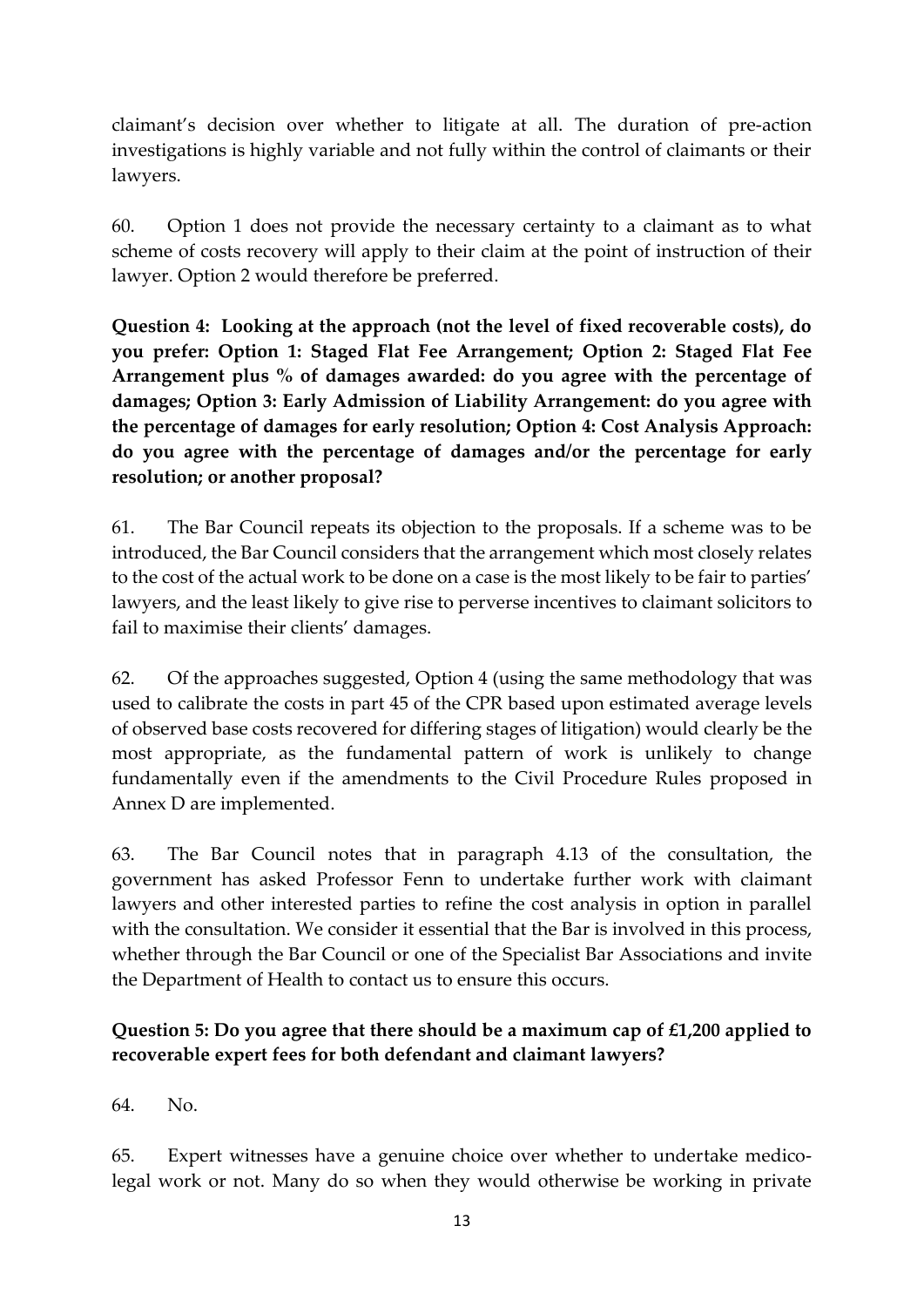practice, where their fees are largely based upon their time. The proposed cap of £1,200 applies irrespective of whether one or two experts are instructed. That is wholly illogical. It would act as a clear disincentive for an expert to become involved in a claim where a report would be needed from another experts; to do so is likely to limit his/her charges to £600 for work which may include a pre-action report, revisions to the report for service, attending a conference, consideration of the other parties' case, expert meetings and attending a trial lasting more than one day.

66. High quality expert witnesses are vital in this area of litigation. The more cogent and reliable their views, the more likely the party in question will be welladvised in relation to the merits and value of the claim. That aids early settlement and in turn, a reduction in costs.

67. It has been the experience of the profession that very many good quality experts will not undertake work at 'legal aid rates' (e.g. £108 per hour for a psychiatrist or £115.20 per hour for an orthopaedic surgeon). Even if the proposed cap of £1,200 relates to a single expert, it is extremely unlikely to be sufficiently remunerative for experts to accept instructions, in the knowledge that the claim may ultimately involve very many hours of work and attendance, particularly if it were to proceed to a trial.

68. This is an issue which will disproportionately affect claimants. NHS Resolution (previously, the NHS LA) and the medical defence organisations will have no difficulty paying experts the difference between the fees recoverable under the cap and their actual and higher charges. For individual claimants, the position is different: any shortfall between the fees of an expert they instruct and the cap will simply erode their damages. There is a serious risk of inequality of arms. Claimants will simply not have access to the same pool of quality expert witnesses as defendants.

69. If expert fees are to be capped at all, the cap should increase in step-changes commensurate with the extent of the work an expert is likely to undertake at each stage of the litigation.

# **Question 6: Expert fees could be reduced and the parties assisted in establishing an agreed position on liability by the instruction of single joint experts on breach of duty, causation, condition and prognosis or all. Should there be a presumption of a single joint expert and, if so, how would this operate?**

70. If parties instruct an expert jointly on issues of liability, the opinion of that expert will effectively decide the case. Yet in many claims there are legitimate and differing opinions from different experts upon which the Court must adjudicate. The level of recoverable fees, and any cap on expert costs, is unlikely to allow any party who is (legitimately) dissatisfied with the single joint expert's view to instruct an alternative expert having already incurred fees in relation to the first expert.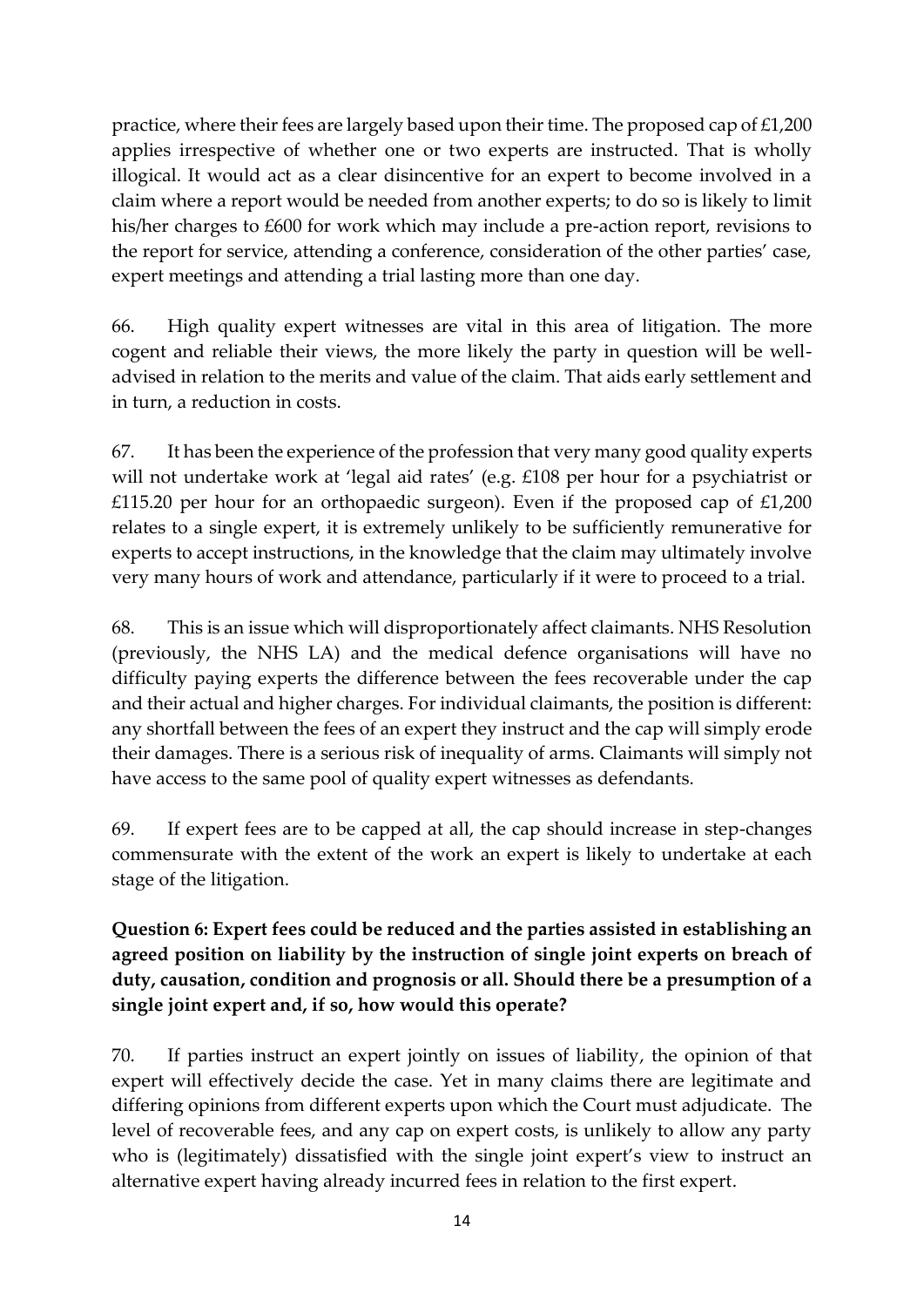71. The Bar Council has no objection to a requirement for the parties to *consider* joint instruction, but considers that in our adversarial system, each party should retain the right to instruct an expert of their choosing, unless he/she voluntarily decides on a joint instruction.

72. We therefore oppose a presumption for joint instruction of liability experts.

# **Question 7: Do you agree with the concept of an early exchange of evidence (claimant's expert reports with letter of claim and defendant's reports with letter of response)?**

73. The Bar Council does not agree that a claimant should be obliged to disclose expert liability evidence with the Letter of Claim.

74. The claimant's expert will have had access to the claimant's account, the medical records, and in a minority of cases any documentation disclosed as a result of a complaint or the statutory duty of candour. Factual accounts from the healthcare professionals for litigation purposes supplement details in the clinical records and, most particularly, will explain the rationale or their actions. Those explanations are, or should be, reflected in the Letter of Response. Under the current regime, the claimant's expert is able to review that explanation, the formal Defence, and the clinicians' witness statements before finalising a report that will be disclosed. With this proposal, there will be a forensic disadvantage to the claimant in disclosing a report based upon an incomplete understanding of the defendant's position.

75. Whilst it could be said that disclosure of a claimant's report with a Letter of Claim could be to his/her advantage in that it might influence the healthcare defendant into making an early admission, that is not our experience. The defendant will still tend to rely upon the views of the clinicians and any expert it instructs.

76. The Bar Council does agree that early exchange of expert evidence is appropriate, but would suggest that it takes place by *mutual* exchange during the 'Stocktake' phase identified in the Illustrative Pre-Action Protocol (Annex D, p.16-17).

# **Question 8: Draft Protocol and Rules: Do you agree with the proposals in relation to the following:**

77. *Trial Costs:-* The proposal is that there is a fixed cost for trial advocacy set at the current level for fast track RTA/EL/PL claims. Clinical negligence claims are normally more technical and require more preparation by the advocate. Most multi-track clinical negligence claims in this bracket are listed for 2-3 days. An advocacy fee for a 2-3 day trial that is the same as a single day RTA/EL/PL claim is wholly inadequate.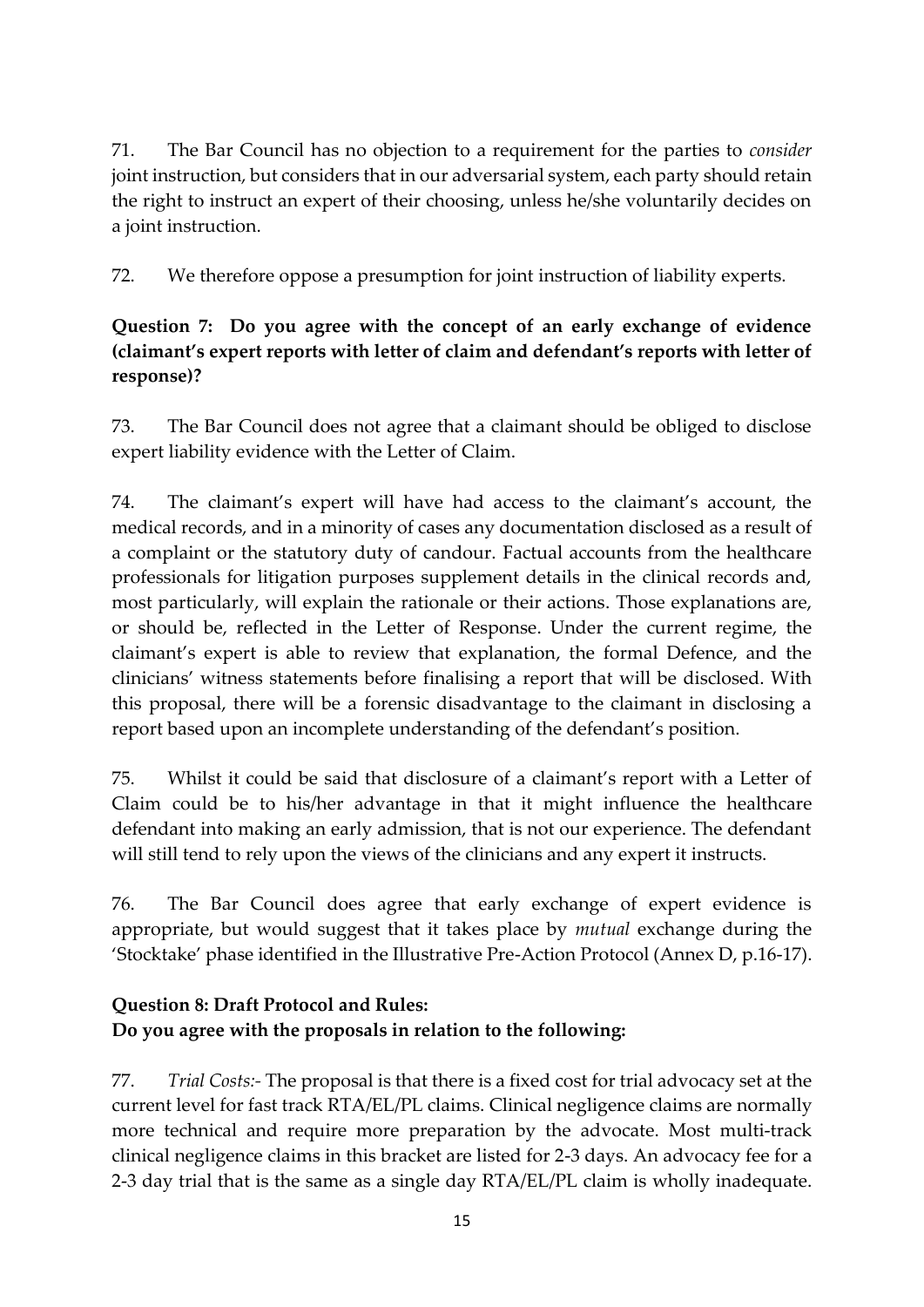It would operate as a significant disincentive to advocates of appropriate skill and experience undertaking claims with the FRC regime.

78. *Multiple Claimants:-* Yes.

79. *Exit Points:*- Yes, with one addition. There must be a general discretion in the Court to direct upon application at any time that the FRC do not apply due to the exceptional nature or circumstances of the claim (rather than the present proposal, which is an ability to do so only at the end of the case when costs are determined).

80. *Technical Exemptions:-* Yes, but with the addition of adult protected parties as well as children. There is no logical distinction between the two categories of protected party.

81. *Where the number of experts reasonably required by both sides on issues of breach and causation exceeds a total of two per party:-* Yes.

82. *Child fatalities:-* Yes, but the exemption should relate to all fatalities. Claims in this category are particularly important to the family of the deceased. Furthermore, litigation in such claims can be an integral part of the state's investigative obligation under Art.2 ECHR.

83. *Interim applications:-* Yes.

84. *London Weighting:-* Yes.

# **Question 9: Behavioural Change**

**Are there any further incentives or mechanisms that could be included in the Civil Procedure Rules or Pre-Action Protocol to encourage less adversarial behaviours on the part of all parties involved in lower value clinical negligence claims, for example use of an Alternative Dispute Resolution process (ADR)?** 

85. The Bar Council does not consider it appropriate to make formal ADR compulsory. There is a risk that it would simply increase costs. If early ADR beyond simple negotiation by correspondence is to be encouraged, a proper and specific ADR element must be included in any FRC fixed costs.

**Question 11: Please give your view on the impact of these proposals on: Age; Gender; Disability; Race; Religion or belief; Sexual orientation; Pregnancy and maternity; Carers, Health Inequalities and Families.**